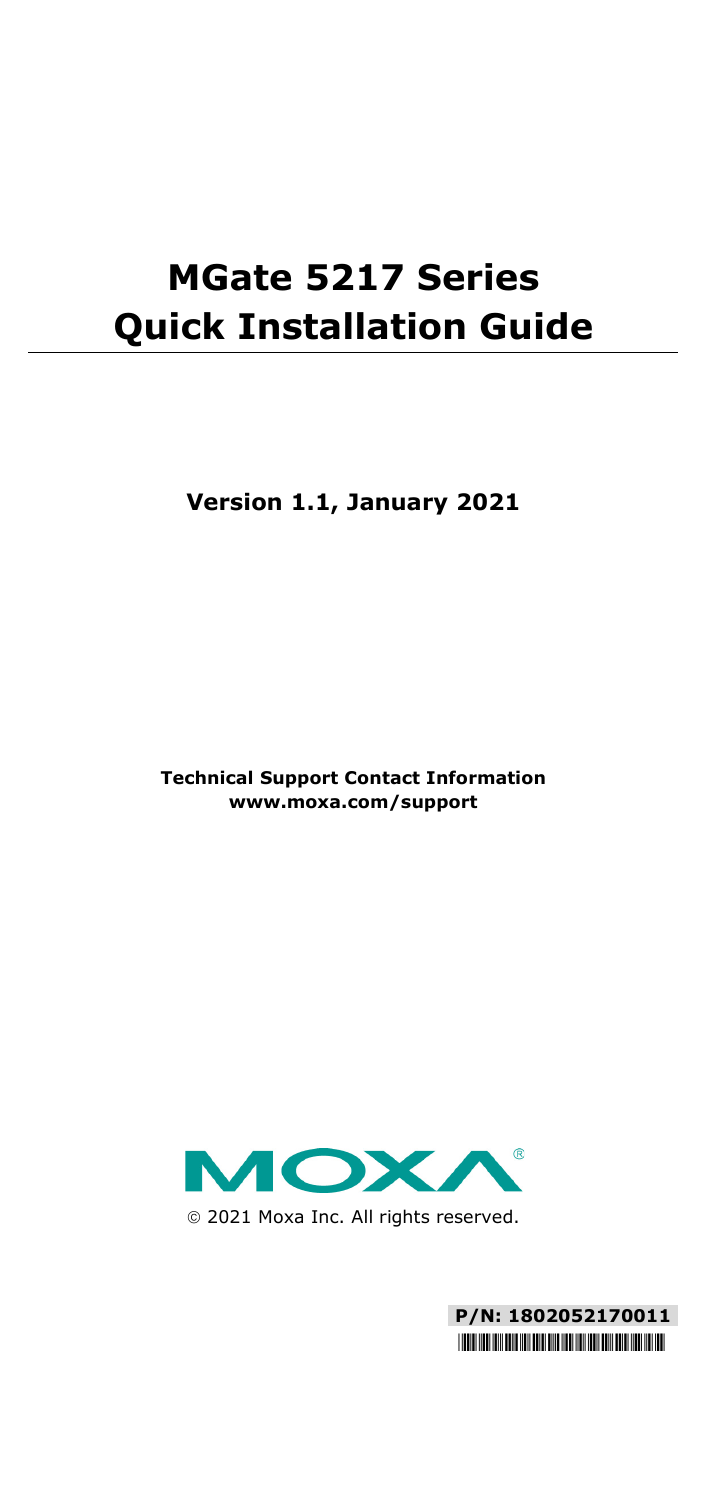### **Overview**

The MGate 5217 is an industrial Ethernet gateway to bring Modbus RTU/ASCII/TCP devices to BACnet/IP network.

### **Package Checklist**

Before installing the MGate 5217, verify that the package contains the following items:

- 1 MGate 5217 gateway
- Quick installation guide (printed)
- Warranty card

#### *Optional Accessories:*

- **DK-35A:** DIN-rail mounting kit (35 mm)
- **Mini DB9F-to-TB Adaptor:** DB9 female to terminal block adapter
- **DR-4524:** 45W/2A DIN-rail 24 VDC power supply with universal 85 to 264 VAC input
- **DR-75-24:** 75W/3.2A DIN-rail 24 VDC power supply with universal 85 to 264 VAC input
- **DR-120-24:** 120W/5A DIN-rail 24 VDC power supply with 88 to 132 VAC/176 to 264 VAC input by switch

**NOTE** Please notify your sales representative if any of the above items is missing or damaged.

### **Hardware Introduction**

### **LED Indicators**

| <b>Name</b>      | Color | <b>Function</b>                                     |  |  |
|------------------|-------|-----------------------------------------------------|--|--|
| PWR <sub>1</sub> | Red   | Power is being supplied to the power input          |  |  |
| PWR <sub>2</sub> | Red   | Power is being supplied to the power input          |  |  |
| <b>RDY</b>       |       | Steady: Power is on and the unit is booting up      |  |  |
|                  | Red   | Blinking: IP conflict, DHCP or BOOTP server did not |  |  |
|                  |       | respond properly, or a relay output occurred        |  |  |
|                  |       | Steady: Power is on and the unit is functioning     |  |  |
|                  | Green | normally                                            |  |  |
|                  |       | Blinking: Unit is responding to locate function     |  |  |
|                  | Off   | Power is off or power error condition exists        |  |  |
|                  | Amber | 10 Mbps Ethernet connection                         |  |  |
| Ethernet         | Green | 100 Mbps Ethernet connection                        |  |  |
|                  | Off   | Ethernet cable is disconnected or has a short       |  |  |
| P1, P2           | Amber | Serial port is receiving data                       |  |  |
|                  | Green | Serial port is transmitting data                    |  |  |
|                  | Off   | Serial port is not transmitting or receiving data   |  |  |

### **Reset Button**

*Press the Reset button continuously for 5 sec to load factory defaults:*

The reset button is used to load factory defaults. Use a pointed object such as a straightened paper clip to hold the reset button down for five seconds. Release the reset button when the Ready LED stops blinking.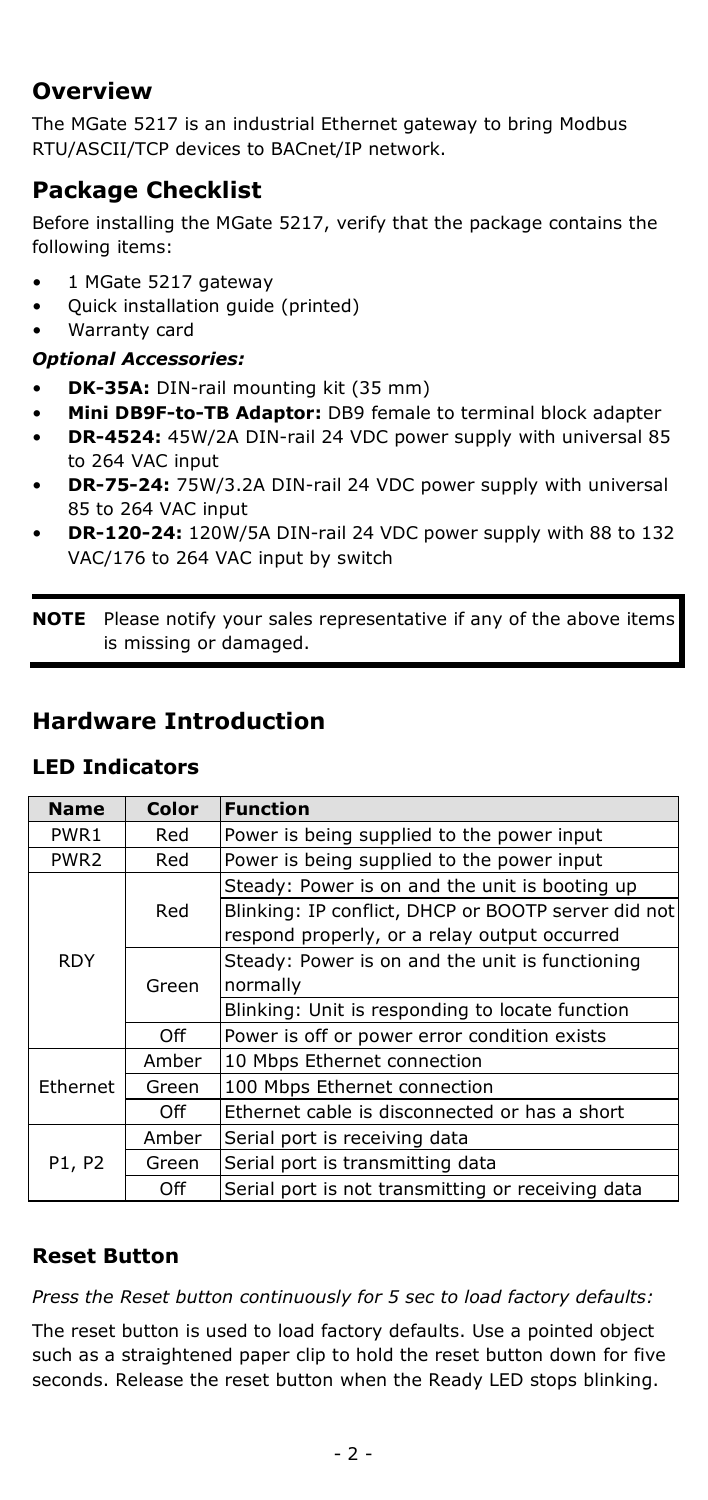# **Panel Layouts**

The MGate 5217 has two RJ45 Ethernet ports and two DB9 serial ports for connecting to devices.

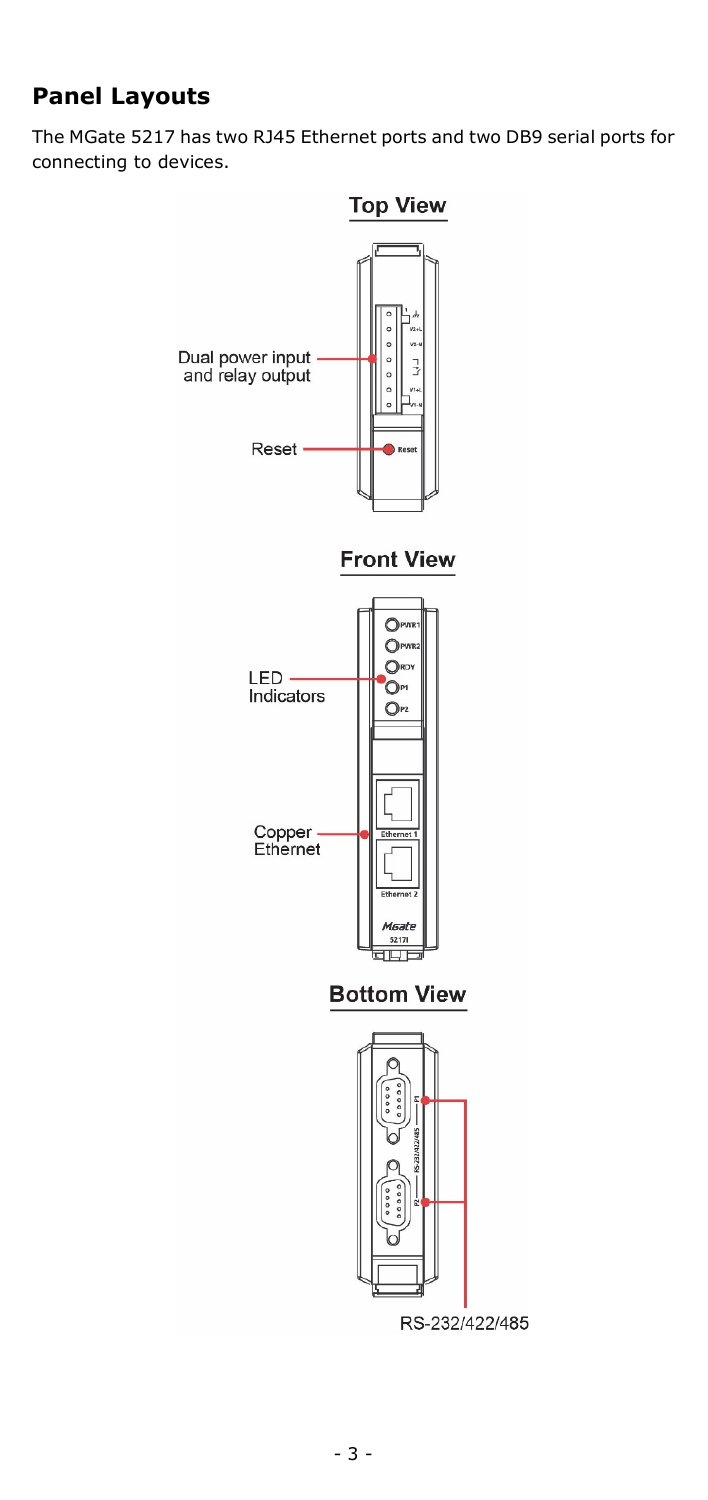## **Hardware Installation Procedure**

**STEP 1:** After removing the MGate 5217 from the box, connect the MGate 5217 to a network. Use a standard straight-through Ethernet cable to connect the unit to a hub or switch. When setting up or testing the MGate 5217, you might find it convenient to connect directly to your computer's Ethernet port. In this case, use a crossover Ethernet cable.

**STEP 2:** Connect the serial port(s) of the MGate 5217 to a serial device.

**STEP 3:** The MGate 5217 is designed to be attached to a DIN rail or mounted on a wall. The two sliders on the MGate 5217 rear panel serve a dual purpose. For wall mounting, both sliders should be extended. For DIN-rail mounting, start with one slider pushed in, and the other slider extended. After attaching the MGate 5217 on the DIN rail, push the extended slider in to lock the device server to the rail. The two placement options are illustrated in the accompanying figures.

**STEP 4:** Connect the 12 to 48 VDC or 24 VAC power source to terminal block power input.



# **WARNING**

This product is intended to be supplied with a UL-listed power adapter or DC power source marked 'L.P.S' or 'Limited Power Source', rated 12 to 48 VDC, 510m A (min.) or 24VAC, 50/60Hz, 300mA (min.), and Tma 75°C (min.).



# **WARNING**

The power cord adapter should be connected to a socket outlet with an earthing connection, or the power cord and adapter must comply with Class II construction.

#### **Wall or Cabinet Mounting**

Mounting the MGate 5217 Series on to a wall requires two screws. The heads of the screws should be 5 to 7 mm in diameter, the shafts should be 3 to 4 mm in diameter, and the length of the screws should be more than 10.5 mm.

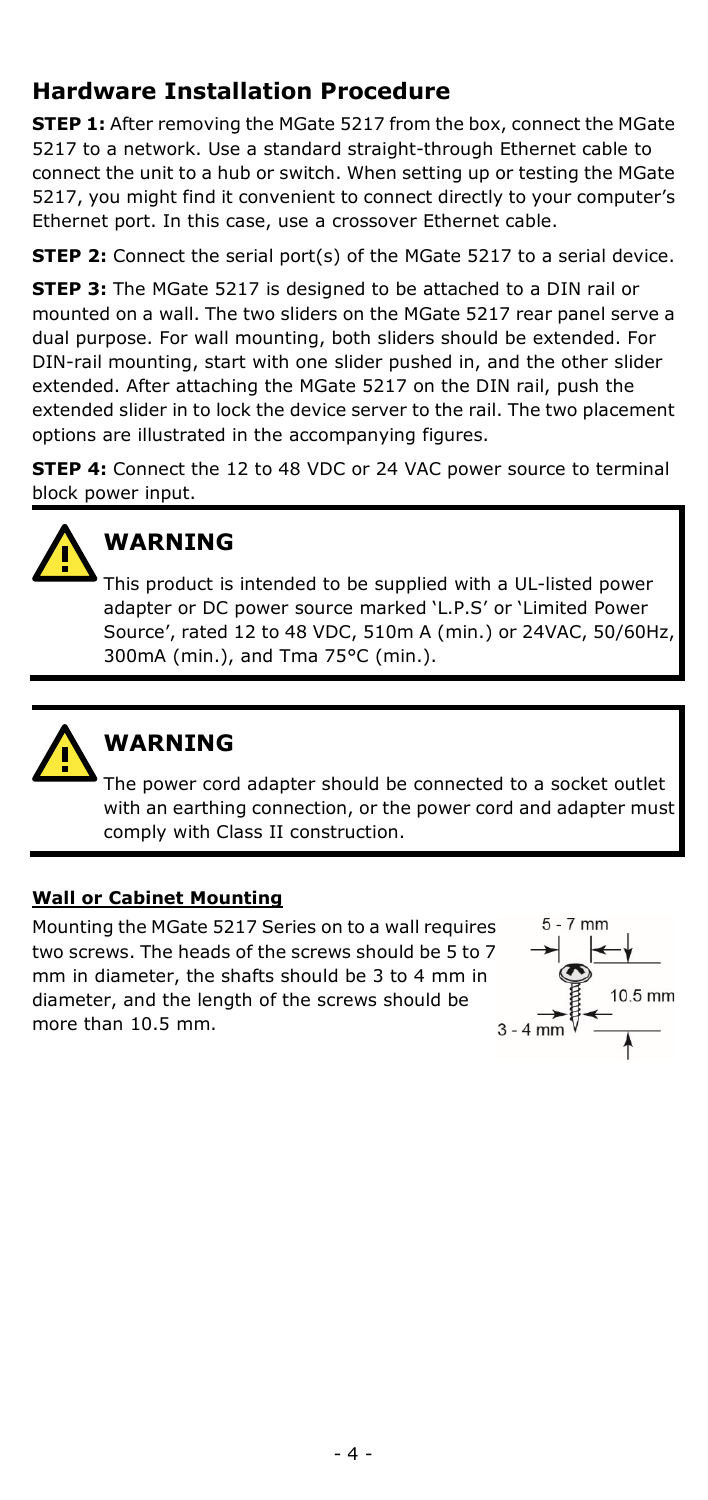

The MGate 5217 shall be mounted at a height less than 2 meters.

#### **Pull-high, Pull-low, and Terminator for RS-485**

When you remove the MGate 5217's top cover, you will find the DIP switches to adjust each serial port's pull-high resistor, pull-low resistor, and terminator. Serial port1/port2 can be adjusted by SW1/SW2, respectively.



| Pull-high | Pull-low         |              | Reserve    |  |
|-----------|------------------|--------------|------------|--|
| resistor  | resistor         |              |            |  |
| 1 kO      | 1 kO             | $120 \Omega$ | Reserve    |  |
| $150$ kΩ* | 150 k $\Omega^*$ | –*           | Reserve    |  |
|           |                  |              | Terminator |  |

Default Settings

### **Software Installation Information**

You can download the User's Manual and Device Search Utility (DSU) from Moxa's website: [www.moxa.com.](http://www.moxa.com/) Please refer to the User's Manual for additional details on using DSU.

The MGate 5217 also supports login via a web browser.

Default IP address: **192.168.127.254** Default account: **admin** Default password: **moxa**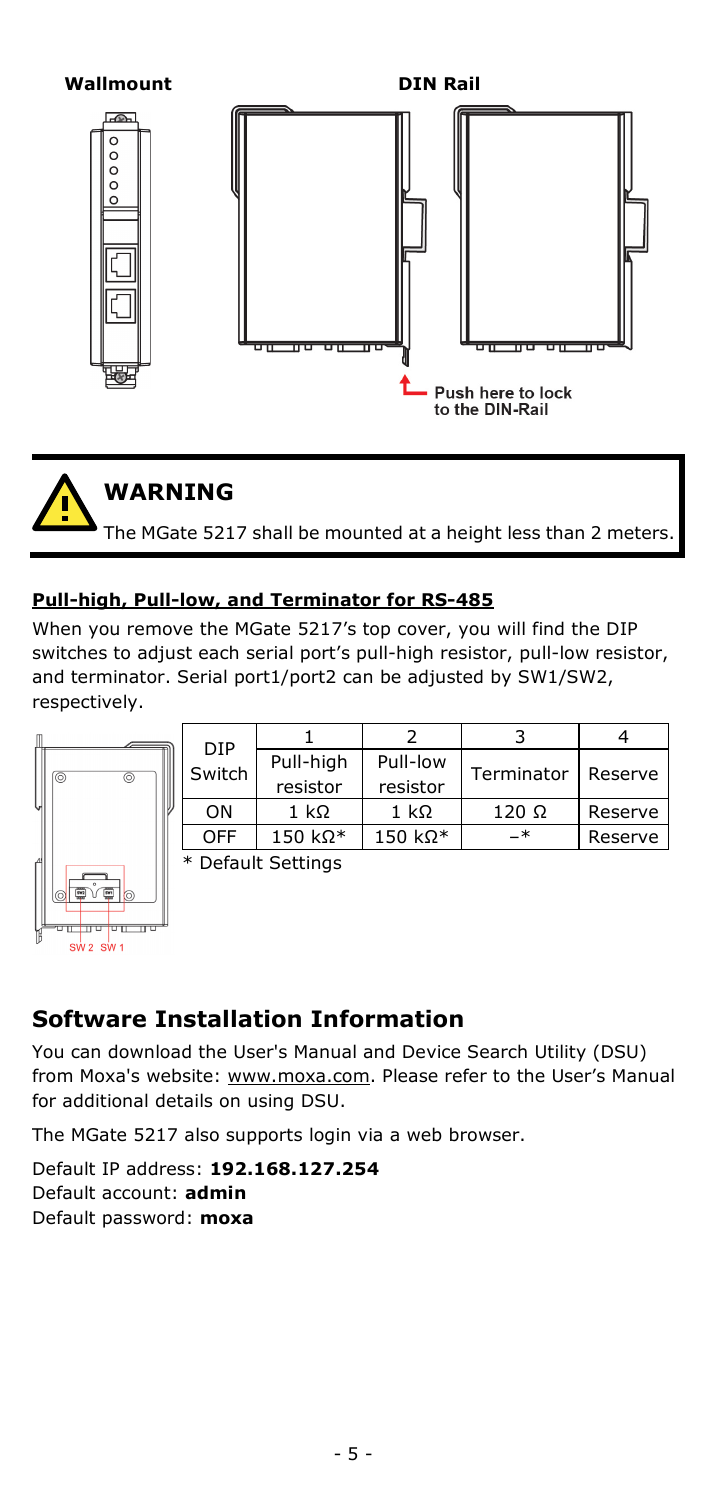# **Pin Assignments**

### **Ethernet Port (RJ45)**

|          | Pin | <b>Signal</b> |  |
|----------|-----|---------------|--|
| ,,,,,,,, |     | $Tx+$         |  |
| 1<br>8   |     | $Tx -$        |  |
|          |     | $Rx+$         |  |
|          | 6   | Rx-           |  |

### **Serial Port (DB9 Male)**



| Pin | <b>RS-232</b> | <b>RS-422/</b><br>RS-485 (4W) | RS-485 (2W) |
|-----|---------------|-------------------------------|-------------|
|     | <b>DCD</b>    | TxD-                          |             |
| 2   | <b>RxD</b>    | $TxD+$                        |             |
| 3   | TxD           | $RxD+$                        | Data+       |
| 4   | <b>DTR</b>    | RxD-                          | Data-       |
| 5   | GND           | <b>GND</b>                    | <b>GND</b>  |
| 6   | <b>DSR</b>    |                               |             |
| 7   | <b>RTS</b>    |                               |             |
| 8   | <b>CTS</b>    |                               |             |
| 9   |               |                               |             |

### **Power Input and Relay Output Pinouts**



|                    | $V2+L$                    | $V2-N$                    |                 |                 | $V1+L$                    | $V1-N$                    |
|--------------------|---------------------------|---------------------------|-----------------|-----------------|---------------------------|---------------------------|
| Shielded<br>Ground | AC/DC<br>Power<br>Input 2 | AC/DC<br>Power<br>Input 2 | Relay<br>Output | Relay<br>Output | AC/DC<br>Power<br>Input 1 | AC/DC<br>Power<br>Input 1 |

# **Specifications**

| <b>Power Requirements</b>    |                                                 |
|------------------------------|-------------------------------------------------|
| Power Input                  | 12 to 48 VDC and 24 VAC                         |
| Power Consumption            | 24 VAC, 300 mA (max.)                           |
|                              | 12 to 48 VDC, 510 mA (max.)                     |
| <b>Operating Temperature</b> | -40 to 75°C (-40 to 167°F)                      |
| Storage Temperature          | -40 to 85°C (-40 to 185°F)                      |
| <b>Operating Humidity</b>    | 5 to 95% RH                                     |
| <b>Magnetic Isolation</b>    | $2$ kV                                          |
| Protection (serial)          |                                                 |
| <b>Dimensions</b>            | 29 x 89.2 x 118.5 mm (1.14 x 3.51 x 4.67 in)    |
| Without ears:                | 29 x 89.2 x 124.5 mm (1.14 x 3.51 x 4.9 in)     |
| With ears extended:          |                                                 |
| <b>Relay Output</b>          | 1 digital relay output to alarm (normal close): |
|                              | current carrying capacity 1 A @ 30 VDC          |